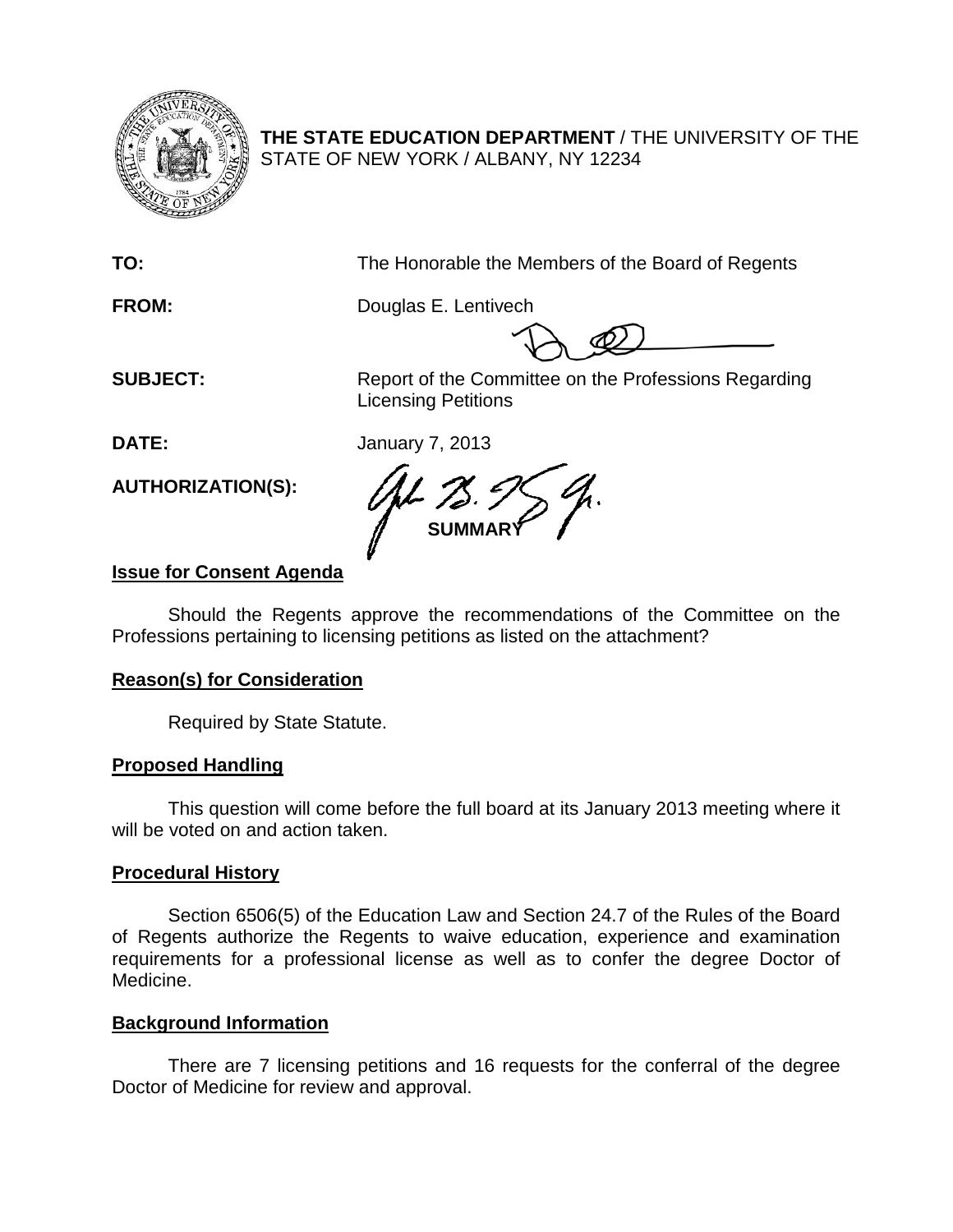### **Recommendation**

It is recommended that the Regents approve the recommendations of the Committee on the Professions regarding licensing petitions.

### **Timetable for Implementation**

Approval of the Committee on the Professions' recommendations will be effective January 15, 2013.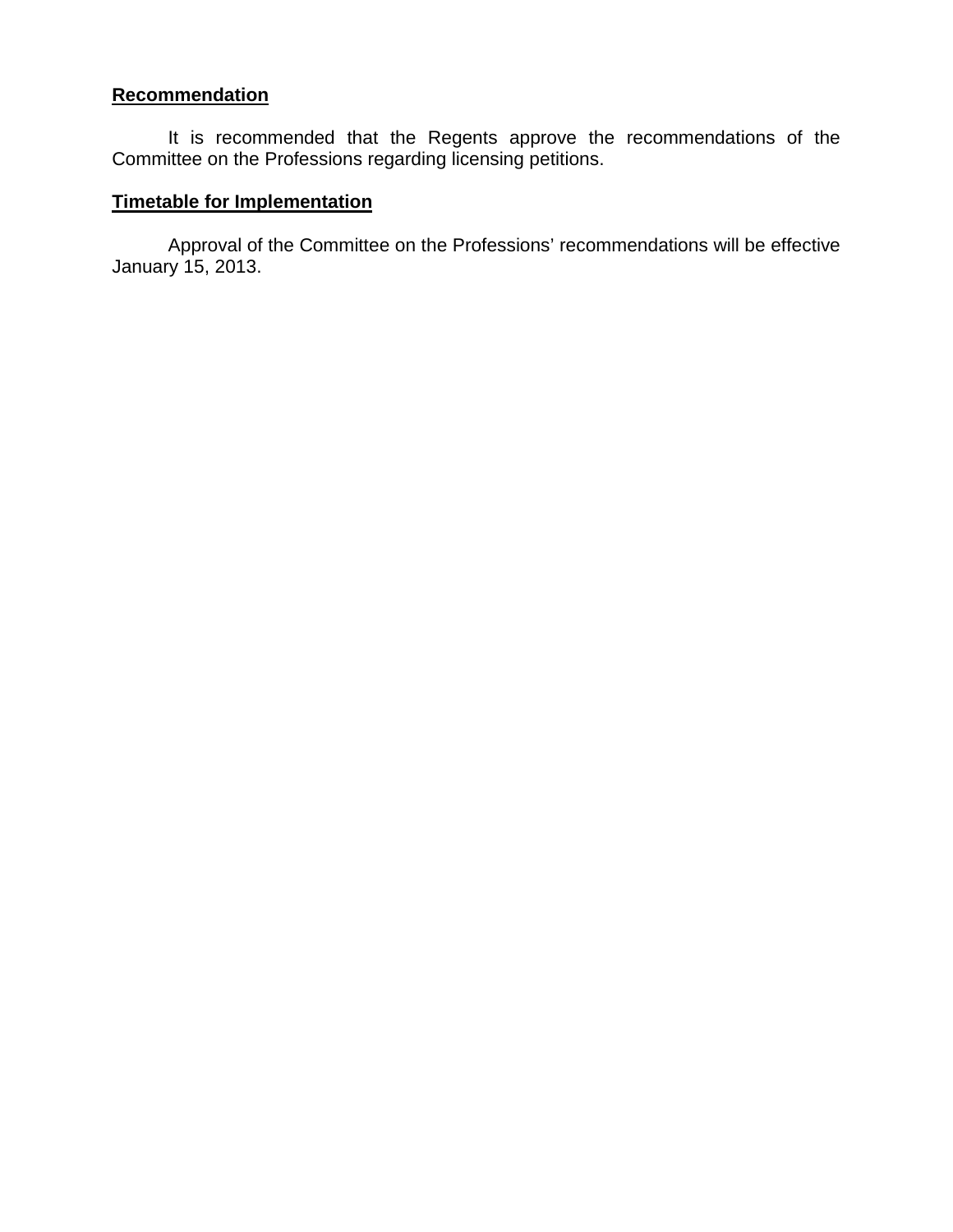# **Cases Presented to Board of Regents on January 15, 2012 SUMMARY REPORT**

|                     |                      | <b>EDUCATION</b> |                   |             | <b>EXAMINATION</b> |            |                                               |                                  |
|---------------------|----------------------|------------------|-------------------|-------------|--------------------|------------|-----------------------------------------------|----------------------------------|
| <b>PROFESSION</b>   | Pre-<br>Professional | Professional     | Post-<br>Graduate | Proficiency | Licensing          | Experience | <b>Confer Degree</b><br>Doctor of<br>Medicine | Three-Year<br>Limited<br>License |
| Certified<br>Public |                      |                  |                   |             | 13-01-07<br>to     |            |                                               |                                  |
| Accountancy         |                      |                  |                   |             | 13-04-07           |            |                                               |                                  |
| Dentistry           |                      | 13-01-50<br>to   |                   |             |                    |            |                                               |                                  |
|                     |                      | 13-02-50         |                   |             |                    |            |                                               |                                  |
| Medicine            |                      |                  |                   |             | 13-01-60           |            | 13-01-60C                                     |                                  |
|                     |                      |                  |                   |             |                    |            | to<br>13-16-60C                               |                                  |
| <b>OTHER</b>        |                      |                  |                   |             |                    |            | Total for fiscal year to date:                | 181                              |
|                     |                      |                  |                   |             |                    |            | Total for calendar year to date:              | 23                               |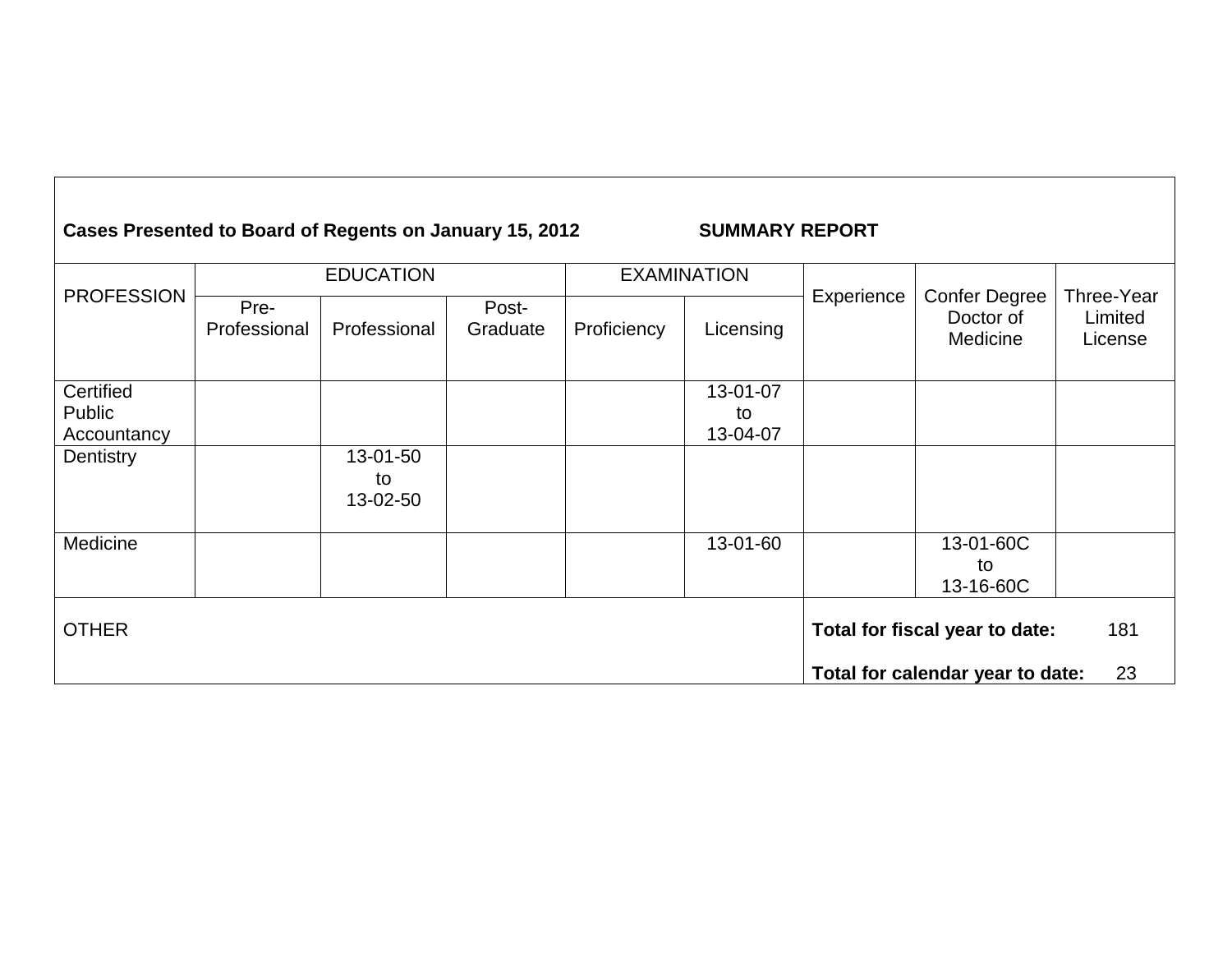#### **CERTIFIED PUBLIC ACCOUNTANCY**

13-01-07 Tahmina Ali Bronx, New York 10462

(Pace University, New York, New York, Bachelor of Business Administration in Public Accounting, September 2006)

Petition for: Acceptance of passing grades on the Uniform Certified Public Accountancy Examination.

Statement of Problem: Tahmina Ali, an applicant for licensure as a CPA, recently passed the four parts of the Uniform CPA Examination. However, she exceeded the 18 month time conditioning period in which to complete the examination requirements.

Ms. Ali received conditional credit for passing the Regulation (REG) section of the Examination in February 2010. Under the 18-month conditioning requirements, she needed to pass the remaining three sections by September 30, 2011 in order to retain credit for REG.

Ms. Ali sat for and passed the Business Environment and Concepts (BEC) section of the exam in May 2010. She then sat for and failed the Financial Accounting and Reporting (FAR) section in May 2011 and the Auditing and Attestation (AUD) section in August 2011.

She was scheduled to take the FAR section again in August 2011, within the 18 month conditioning period. Unfortunately, her testing site was closed due to Hurricane Irene, and Ms. Ali was prevented from sitting for the scheduled section due to this closure. However, at that time she had not passed the AUD section and would still have exceeded the time conditioning period even without the natural disaster.

Subsequently, Ms. Ali sat for and passed the FAR section in October 2011 and the AUD section in November 2011, after the REG section had expired. Of further note, while she was waiting for the State Board for Public Accountancy to review of her petition, the BEC section also expired on December 31, 2011.

Based on the fact that Ms. Ali did not substantially meet the requirements prior to the unforeseen circumstances, the Executive Secretary of the State Board for Public Accountancy does not support Ms. Ali's petition to waive the 18-month requirement to pass all four parts of the Uniform CPA Examination.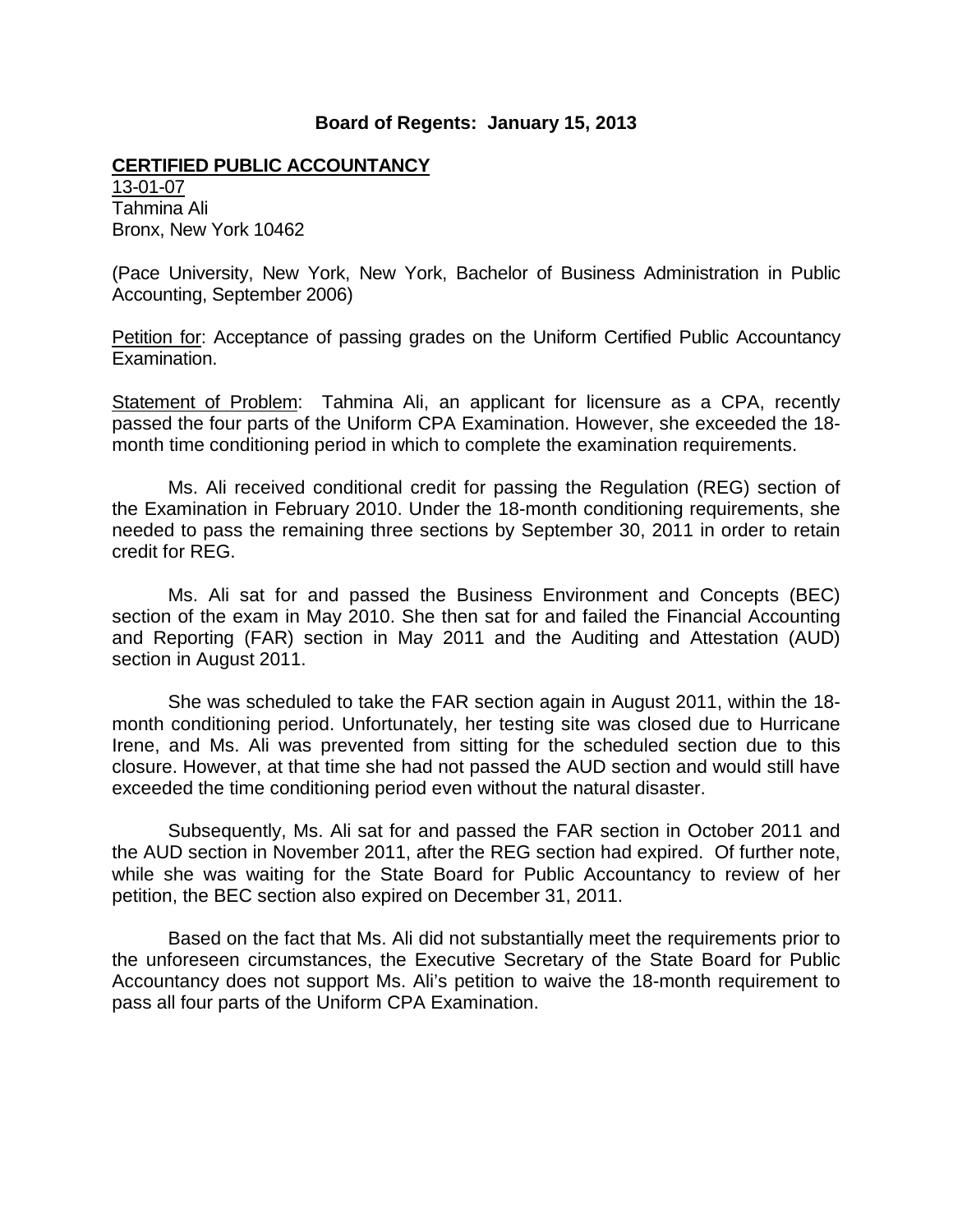| <b>APPLICABLE REQUIREMENTS:</b>                                                            | <b>QUALIFICATIONS:</b>                                                                                                      |
|--------------------------------------------------------------------------------------------|-----------------------------------------------------------------------------------------------------------------------------|
| Section 7404 of Education Law and Part<br>70 of the Commissioner's Regulations<br>require: |                                                                                                                             |
| (1) A bachelor's or higher degree based<br>on a program in accountancy.                    | (1) Pace University, New York, New<br>York, Bachelor of Business<br>Administration in Public Accounting,<br>September 2006. |
| (2) Passing scores on the Uniform CPA<br>Examination.                                      |                                                                                                                             |
| (3) Two years of satisfactory experience.                                                  |                                                                                                                             |

RECOMMENDATION: The Committee on the Professions, in concurrence with the Executive Secretary of the State Board for Public Accountancy, recommends that the applicant's petition to waive the 18-month requirement to pass all four parts of the Uniform CPA Examination be denied. Instead, the applicant should sit for the two remaining sections, BEC and REG, prior to her conditional credit expiring for FAR and AUD on June 30, 2013.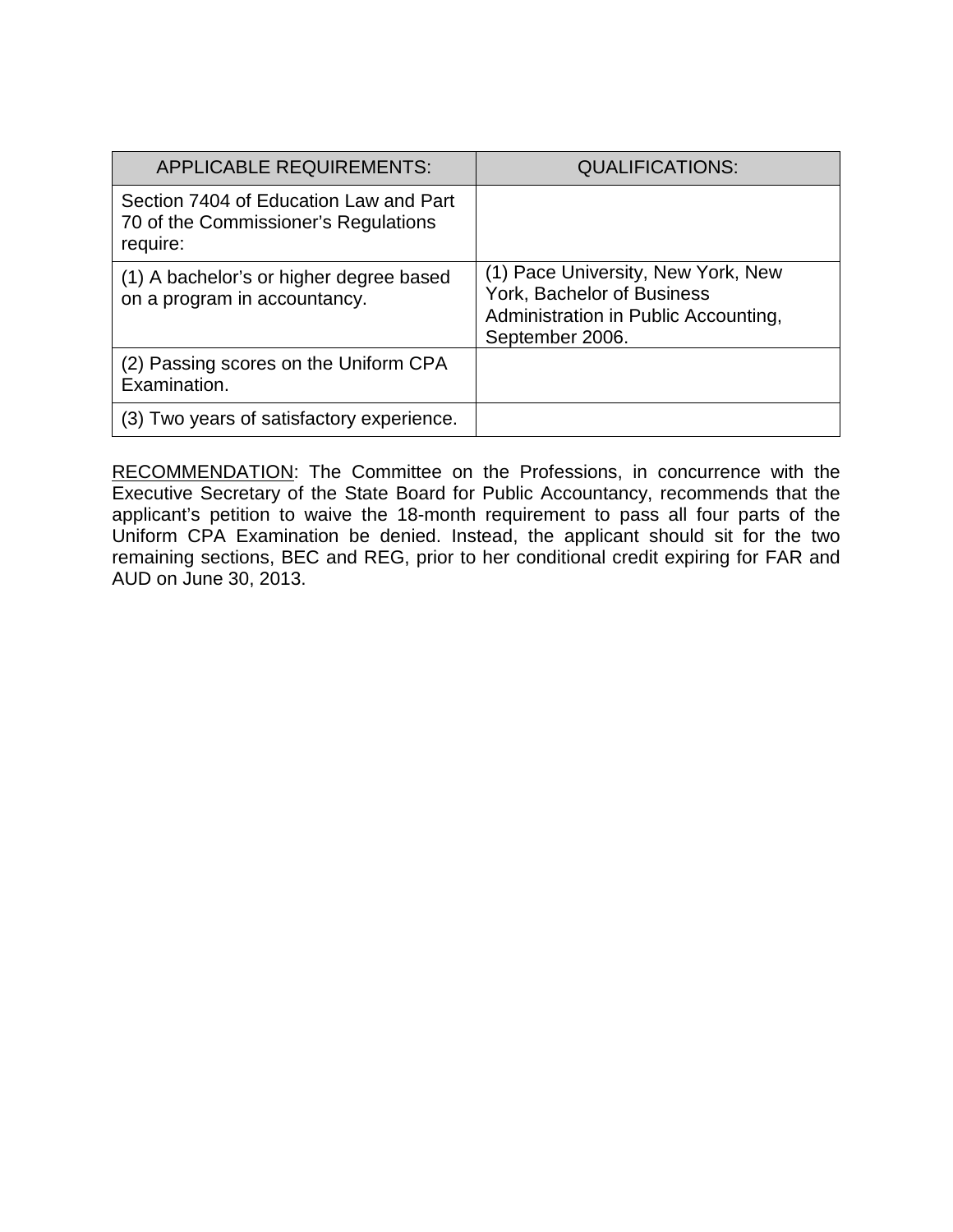#### **CERTIFIED PUBLIC ACCOUNTANCY**

13-02-07 Steven Coello Syosset, NY 11791

(State University of New York College at Old Westbury, Old Westbury, New York, Bachelor of Science in Accounting, May 2009)

Petition for: Acceptance of passing grades on the Uniform Certified Public Accountancy Examination.

Statement of Problem: Steven Coello, an applicant for licensure as a CPA, recently passed the four parts of the Uniform CPA Examination. However, he exceeded the 18 month time conditioning period in which to complete the examination requirements. Mr. Coello was unable to sit for the final section of the Examination within the conditioning period due to the unexpected closure of his testing site and was not able to reschedule within the testing window.

Mr. Coello received conditional credit for passing the Business Environment and Concepts (BEC) section of the Examination in November 2010. Under the 18-month conditioning requirements, he needed to pass the remaining three sections by June 20, 2012 in order to retain credit for BEC.

Mr. Coello sat for and passed the Auditing and Attestation (AUD) section in May 2011 and the Regulation (REG) section in November 2011. He was scheduled to take the Financial Accounting and Reporting (FAR) section on May 30, 2012, within his 18 month conditioning period. However, his testing site was closed due to a technical difficultly, and Mr. Coello was prevented from sitting for the scheduled section due to this closure. He was scheduled to sit for and passed FAR in July 2012, the next available testing window, as there was no testing in the month of June.

The Executive Secretary of the State Board for Public Accountancy supports Mr. Coello's petition to waive the 18-month requirement to pass all four parts of the Uniform CPA Examination, given that he was prevented from sitting for his final section by circumstances that were not within his control.

| <b>APPLICABLE REQUIREMENTS:</b>                                                            | <b>QUALIFICATIONS:</b>                                                         |
|--------------------------------------------------------------------------------------------|--------------------------------------------------------------------------------|
| Section 7404 of Education Law and Part<br>70 of the Commissioner's Regulations<br>require: |                                                                                |
| (1) A bachelor's or higher degree based<br>on a program in accountancy.                    | (1) State University of New York College<br>at Old Westbury, Old Westbury, New |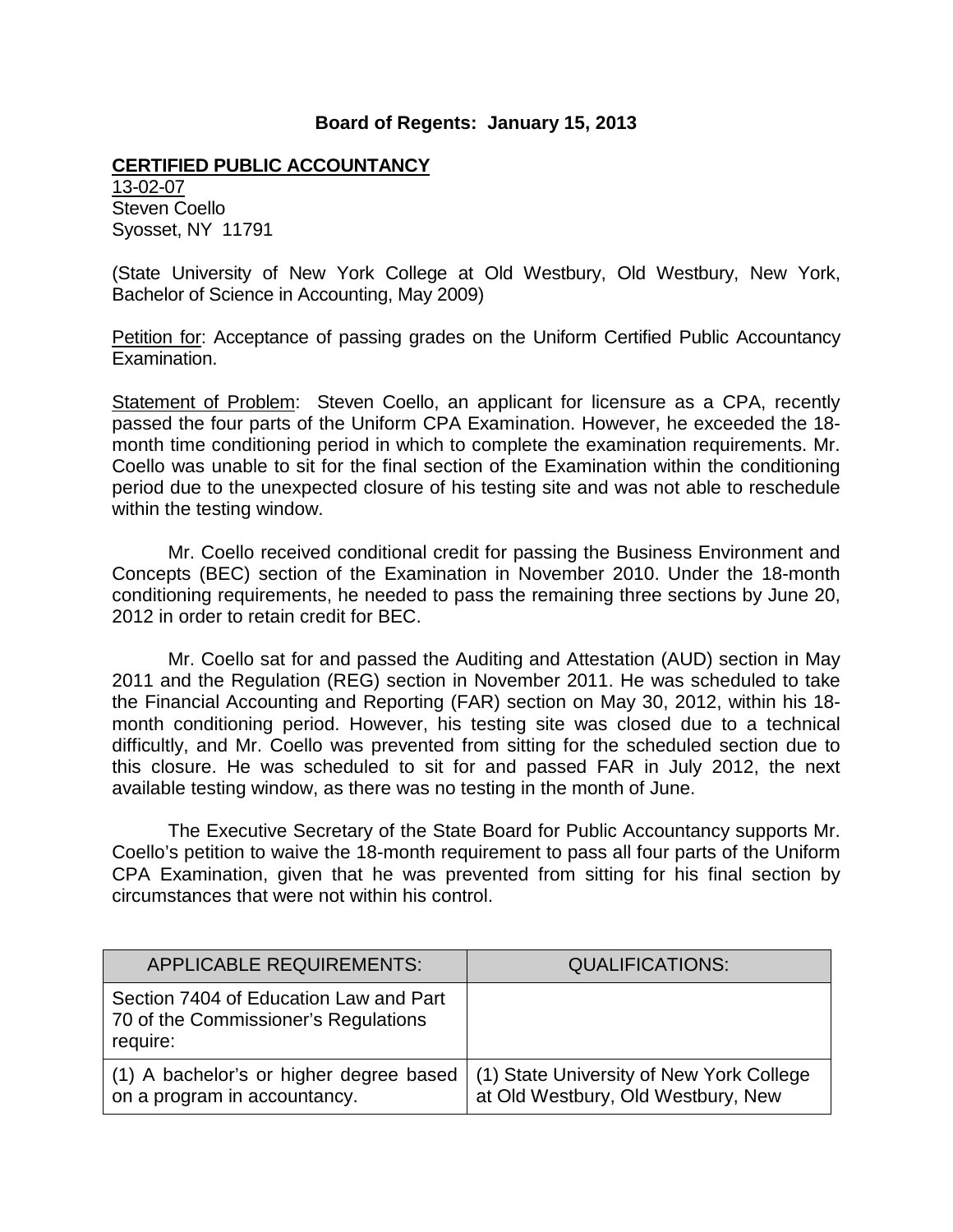|                                                       | York, Bachelor of Science in Accounting,<br>May 2009.                                 |
|-------------------------------------------------------|---------------------------------------------------------------------------------------|
| (2) Passing scores on the Uniform CPA<br>Examination. | (2)(a) November 2010: Business<br><b>Environment and Concepts (passing</b><br>score). |
|                                                       | (2)(b) May 2011: Auditing and Attestation<br>(passing score).                         |
|                                                       | $(2)(c)$ November 2011: Regulation<br>(passing score).                                |
|                                                       | (2)(d) July 2012: Financial Accounting<br>and Reporting (passing score).              |
| (3) Two years of satisfactory experience.             |                                                                                       |

RECOMMENDATION: The Committee on the Professions, in concurrence with the Executive Secretary of the State Board for Public Accountancy, recommends that the applicant's petition for acceptance of passing grades on the Uniform CPA Examination be accepted.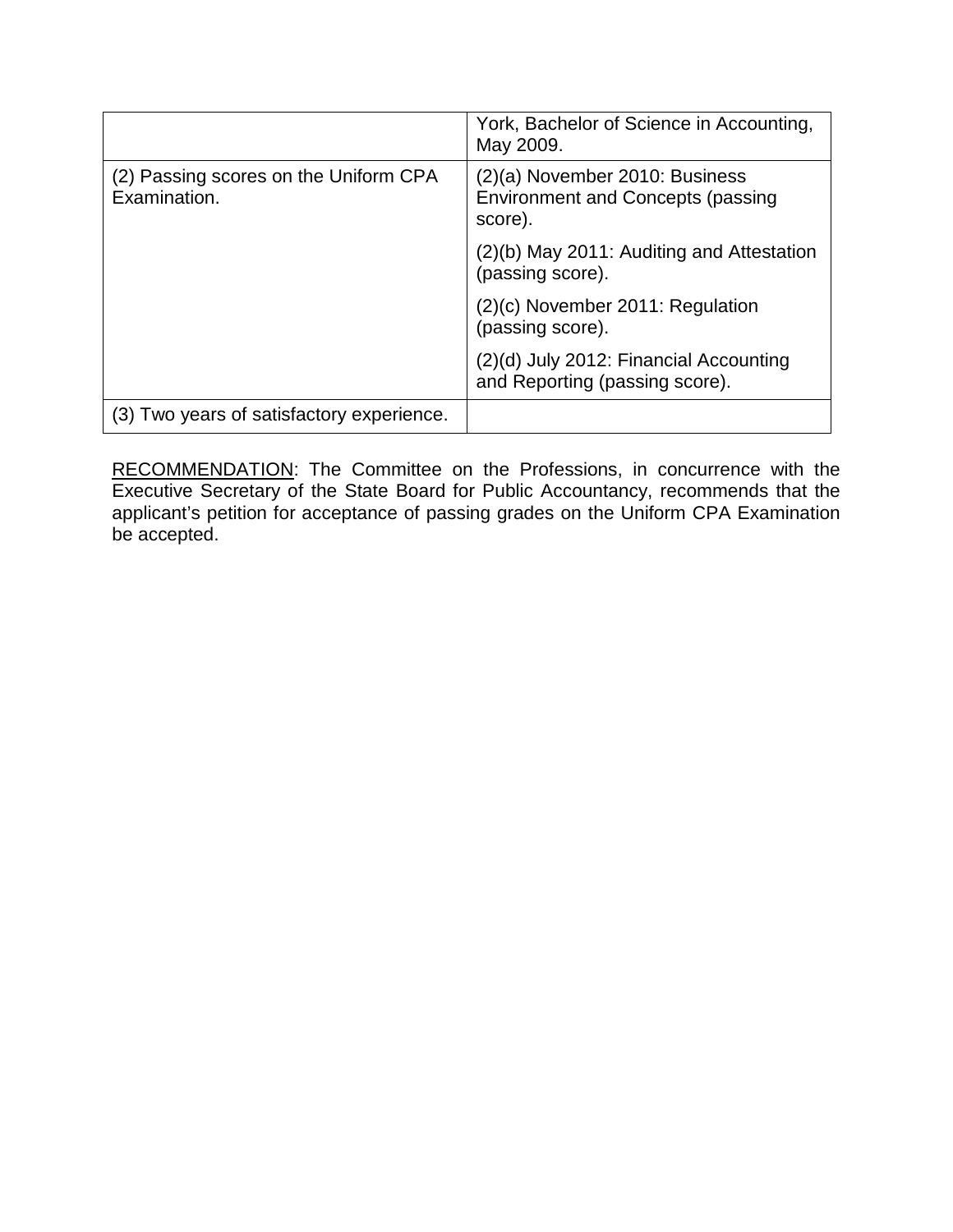#### **CERTIFIED PUBLIC ACCOUNTANCY**

13-03-07 Nathanael Marciano New York, New York 10033

(Yeshiva University, New York, New York, Bachelor of Science in Accounting, May 2010)

Petition for: Acceptance of passing grades on the Uniform Certified Public Accountancy Examination.

Statement of Problem: Nathanael Marciano, an applicant for licensure as a CPA, recently passed the four parts of the Uniform CPA Examination. However, he exceeded the 18-month time conditioning period in which to complete the examination requirements by three days.

Mr. Marciano received conditional credit for passing the Business Environment and Concepts (BEC) section of the Examination in August 2010. Under the 18-month conditioning requirements, he needed to pass the remaining three sections by March 31, 2012 in order to retain credit for BEC.

Mr. Marciano sat for and passed the Auditing and Attestation (AUD) section of the exam in November 2010. He then sat for and passed the Financial Accounting and Reporting (FAR) section in November 2011 on his second attempt. Finally, he sat for and passed the Regulation (REG) section in April 2012 on his second attempt, three days, or one testing window, outside of his conditioning period.

Mr. Marciano's ability to effectively prepare for and sit for the exam was significantly compromised during the nine-month period from August 2011 through April 2012 due to a documented family medical condition. Mr. Marciano did continue to sit for and was ultimately successful on both the FAR and REG sections of the exam during this period.

Based on the documentation provided and Mr. Marciano's success on all four parts of the Examination, the Executive Secretary of the State Board for Public Accountancy supports his petition to waive the 18-month requirement to pass all four parts of the Uniform CPA Examination.

| <b>APPLICABLE REQUIREMENTS:</b>                                                            | <b>QUALIFICATIONS:</b> |
|--------------------------------------------------------------------------------------------|------------------------|
| Section 7404 of Education Law and Part<br>70 of the Commissioner's Regulations<br>require: |                        |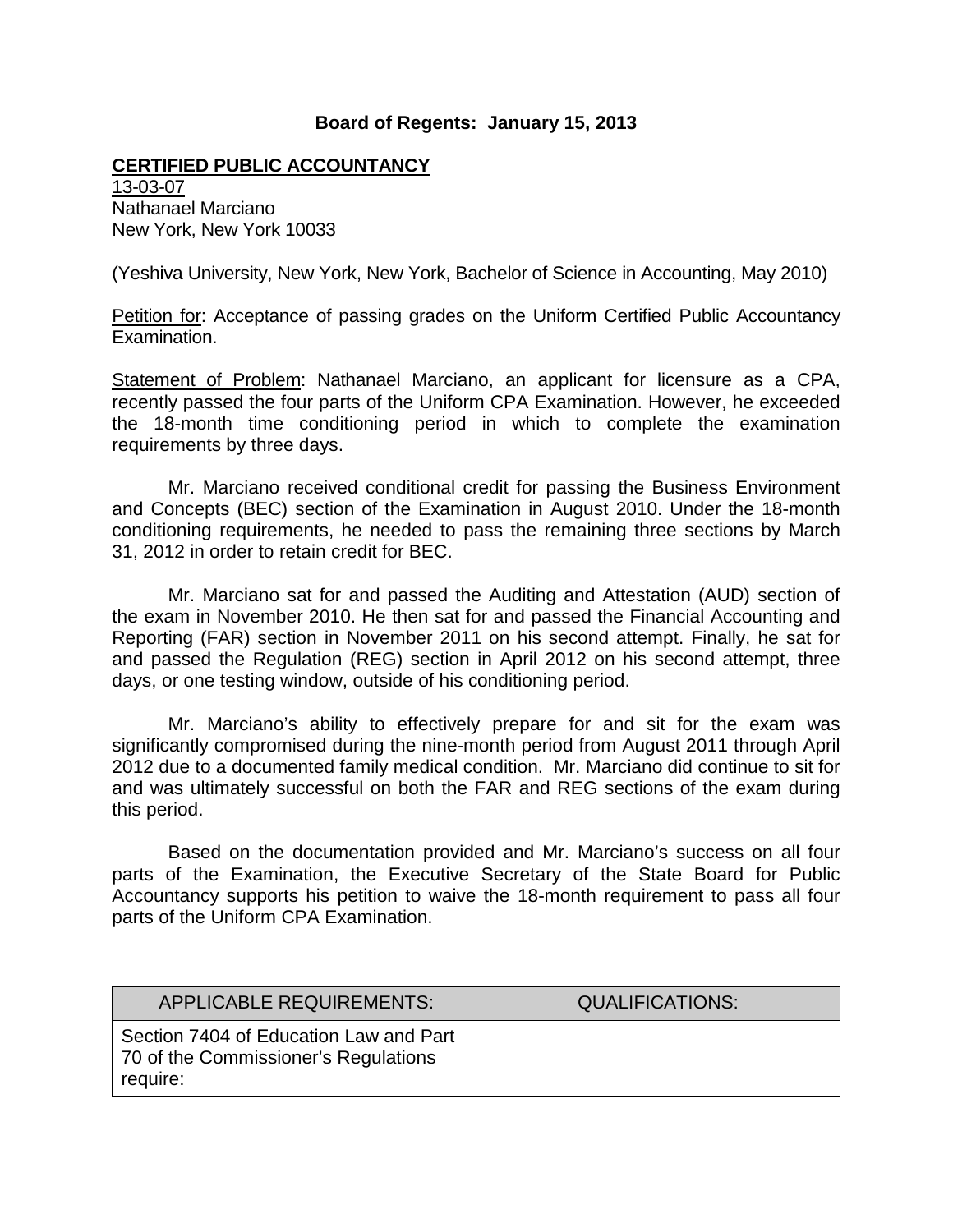| (1) A bachelor's or higher degree based<br>on a program in accountancy. | (1) Yeshiva University, New York, New<br>York, Bachelor of Science in Accounting,<br>May 2010. |
|-------------------------------------------------------------------------|------------------------------------------------------------------------------------------------|
| (2) Passing scores on the Uniform CPA<br>Examination.                   | $(2)(a)$ August 2010: Business<br><b>Environment and Concepts (passing</b><br>score).          |
|                                                                         | (2)(b) November 2010: Auditing and<br>Attestation (passing score).                             |
|                                                                         | $(2)(c)$ November 2011: Financial<br>Accounting and Reporting (passing<br>score).              |
|                                                                         | (2)(d) April 2012: Regulation (passing<br>score).                                              |
| (3) Two years of satisfactory experience.                               |                                                                                                |

RECOMMENDATION: The Committee on the Professions, in concurrence with the Executive Secretary of the State Board for Public Accountancy, recommends that the applicant's petition for acceptance of passing grades on the Uniform CPA Examination be accepted.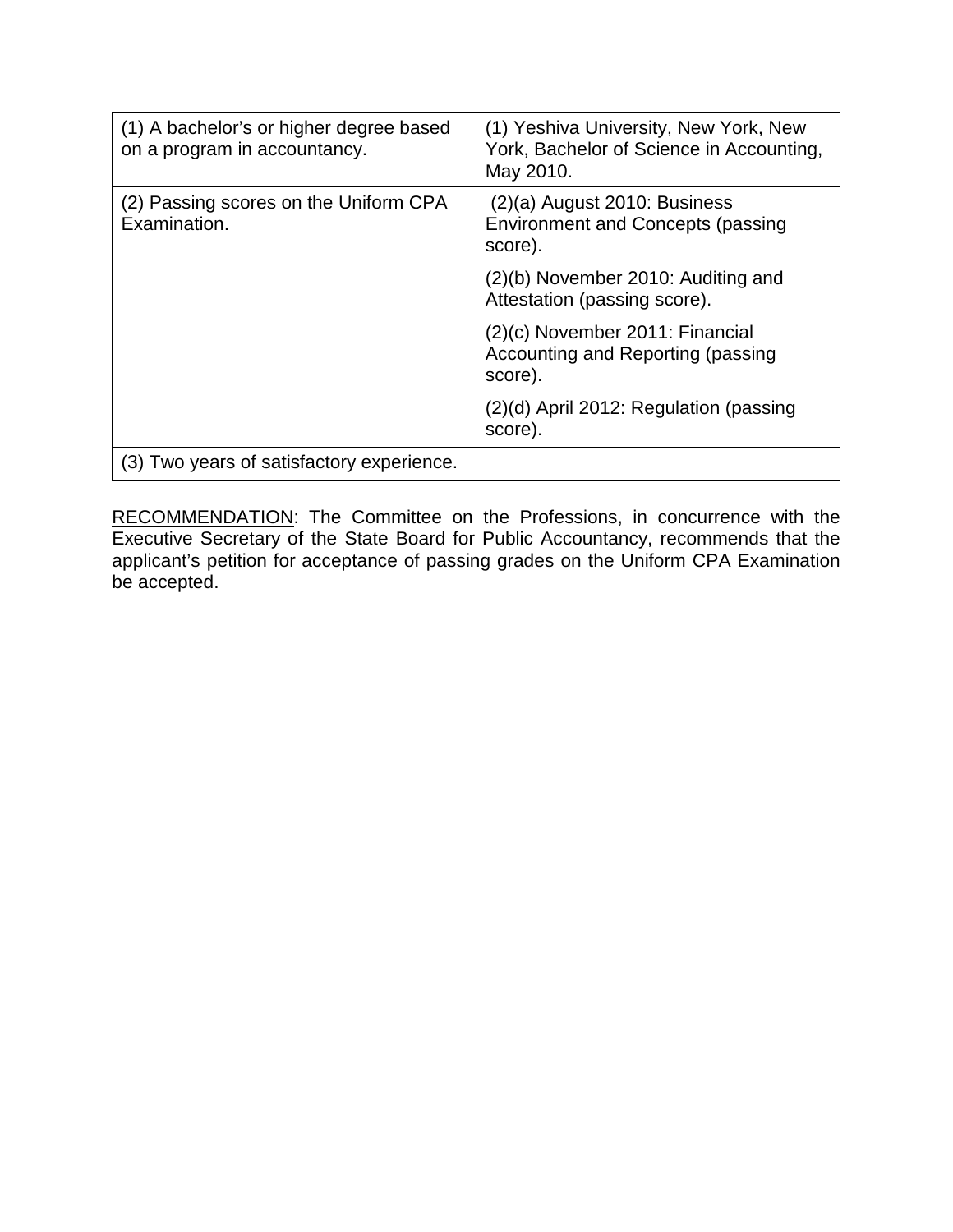#### **CERTIFIED PUBLIC ACCOUNTANCY**

13-04-07 Meghan West Tallahassee, FL 32304

(Florida State University, Tallahassee, Florida, Bachelor of Science in Finance, April 2007)

Petition for: Acceptance of passing grades on the Uniform Certified Public Accountancy Examination.

Statement of Problem: Meghan West, an applicant for licensure as a CPA, recently passed the four parts of the Uniform CPA Examination. However, she exceeded the 18 month time conditioning period in which to complete the examination requirements. Ms. West was unable to sit for the final section of the Examination within the conditioning period due to the unexpected closure of her testing site and was not able to reschedule within the testing window.

Ms. West received conditional credit for passing the Financial Accounting and Reporting (FAR) and Regulation (REG) sections of the Examination in February 2010. Under the 18-month conditioning requirements, she needed to pass the remaining two sections by September 30, 2011 in order to retain credit for FAR and REG.

Ms. West sat for and passed the Business Environment and Concepts (BEC) section in July 2011. She was scheduled to take the Auditing and Attestation (AUD) section on August 29, 2011, within her 18-month conditioning period. However, her testing site was closed due to natural disasters and Ms. West was prevented from sitting for the scheduled section due to this closure. She was scheduled to sit for and passed AUD in November 2011 during the next available testing window.

The Executive Secretary of the State Board for Public Accountancy supports Ms. West's petition to waive the 18-month requirement to pass all four parts of the Uniform CPA Examination, given that she was prevented from sitting for her final section by circumstances that were not within her control.

| <b>APPLICABLE REQUIREMENTS:</b>                                                            | <b>QUALIFICATIONS:</b>                                                                                |
|--------------------------------------------------------------------------------------------|-------------------------------------------------------------------------------------------------------|
| Section 7404 of Education Law and Part<br>70 of the Commissioner's Regulations<br>require: |                                                                                                       |
| (1) A bachelor's or higher degree based<br>on a program in accountancy.                    | (1) Florida State University, Tallahassee,<br>Florida, Bachelor of Science in Finance,<br>April 2007. |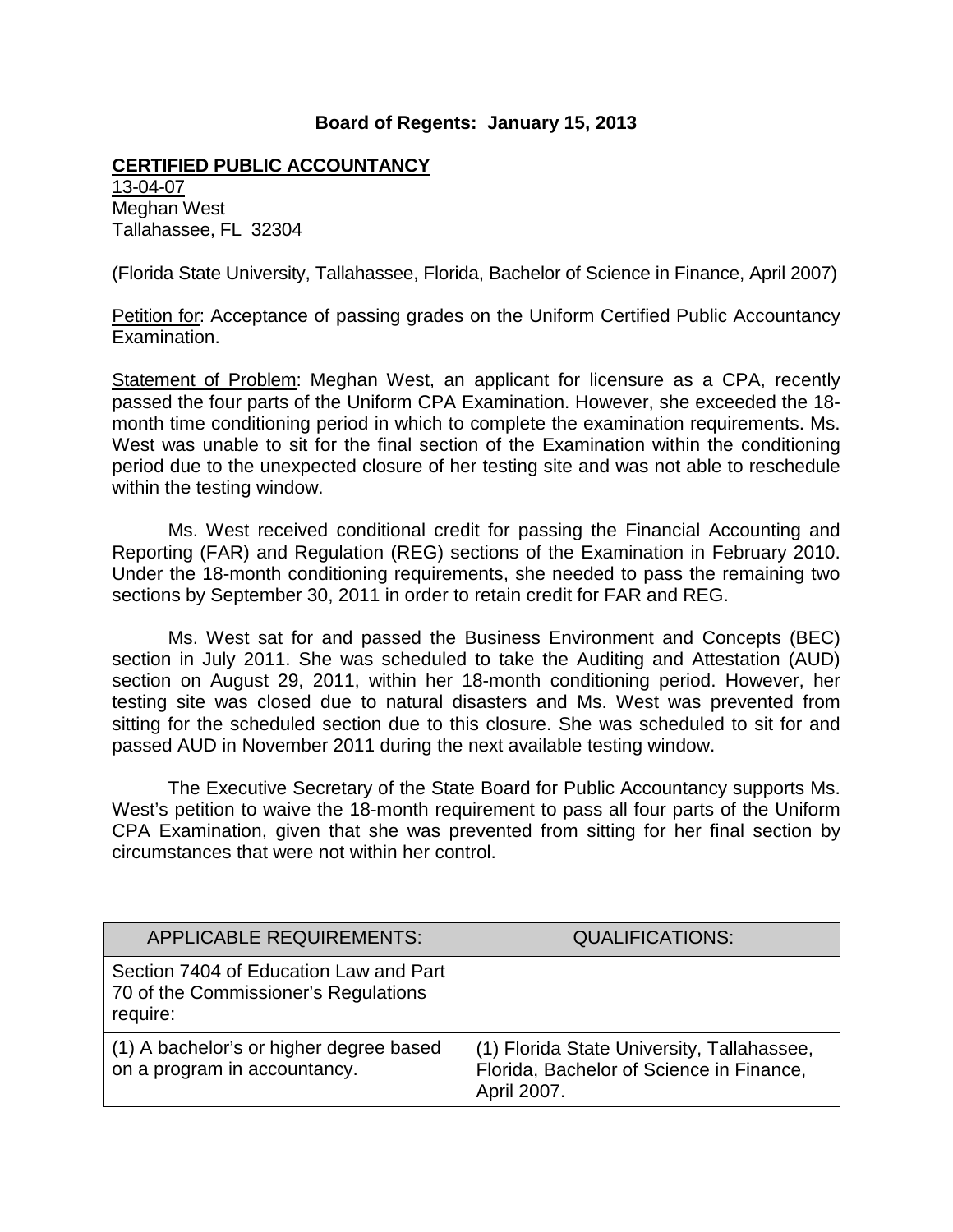| (2) Passing scores on the Uniform CPA<br>Examination. | (2)(a) February 2010: Financial<br>Accounting and Reporting (passing score). |
|-------------------------------------------------------|------------------------------------------------------------------------------|
|                                                       | (2)(b) February 2010: Regulation (passing<br>score).                         |
|                                                       | (2)(c) July 2011: Business Environment<br>and Concepts (passing score).      |
|                                                       | (2)(d) November 2011: Auditing and<br>Attestation (passing score).           |
| (3) Two years of satisfactory experience.             |                                                                              |

RECOMMENDATION: The Committee on the Professions, in concurrence with the Executive Secretary of the State Board for Public Accountancy, recommends that the applicant's petition for acceptance of passing grades on the Uniform CPA Examination be accepted.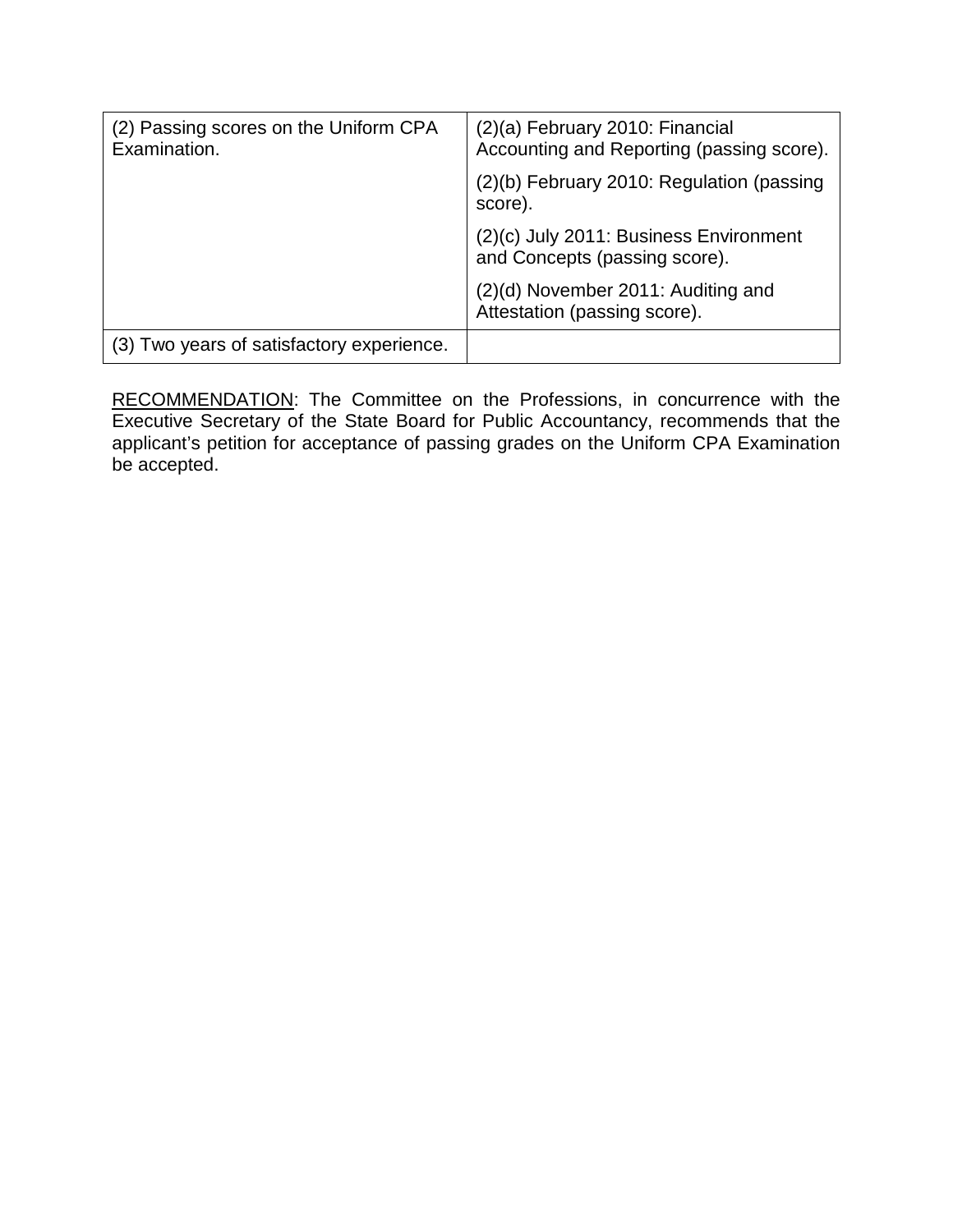#### **DENTISTRY**

13-01-50 Helmy Mostafa Jacksonville, Florida

(Jordan University of Science and Technology, Faculty of Dentistry, Irbid, Jordan, Bachelor of Dental Surgery, June 2004)

Petition for: Acceptance of education.

Statement of Problem: Regulations of the Commissioner require an applicant for licensure in dentistry to complete an acceptable pre-professional education program of at least two years in length (including courses in general chemistry, organic chemistry, biology or zoology, and physics) and an acceptable professional dental education program of at least four years in length, for a total of six years of pre-professional and professional education. Dr. Mostafa completed a five-year combined pre-professional and professional dental education program at Jordan University of Science and Technology, Faculty of Dentistry, in Irbid, Jordan. Therefore, he lacks one year of education which is in the pre-professional area.

In addition, Dr. Mostafa completed five academic years of study at Boston University, School of Dental Medicine in Boston, Massachusetts from July 2005 to December 2010 toward a Doctor of Science in Dentistry degree. The State Board for Dentistry recommends that this advanced degree be considered to fulfill the remaining one year of required pre-professional education.

Dr. Mostafa also did not complete the two academic years of study required in an accredited dental school program culminating in certification that the applicant has achieved the level of knowledge and clinical proficiency expected of a graduate of that school. Such study is required for applicants completing a program of dental education in an unregistered or unaccredited dental school.

However, Dr. Mostafa has completed one year of Advanced Education in General Dentistry (AEGD) at Marquette University School of Dentistry in Milwaukee, Wisconsin from July 2004 through June 2005 and two years of study at Jacksonville University in Jacksonville, Florida from August 2010 to August 2012 toward a Certificate in Orthodontics. The Director of the Advanced Education in General Dentistry program at Marquette University, Dr. Joseph Vitolo, has submitted a letter certifying that Dr. Mostafa has achieved the level of knowledge and clinical proficiency expected of a graduate of the Marquette University School of Dentistry.

The State Board for Dentistry recommends that the one year AEGD at Marquette University School of Dentistry and one year of the Certificate in Orthodontics at Jacksonville University be considered as the substantial equivalent of the two-year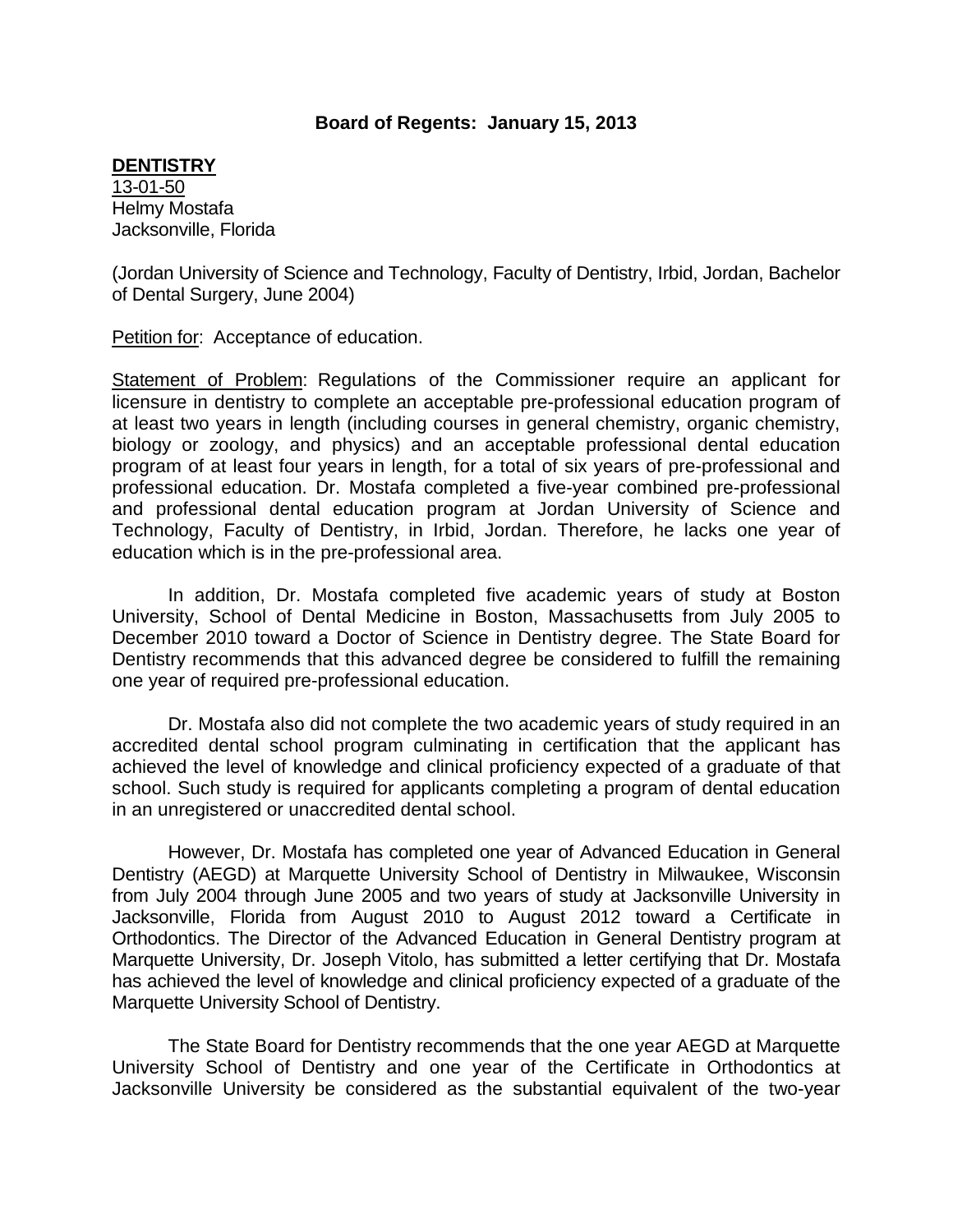program required in regulation, and the remaining one year of the Certificate in Orthodontics be considered to fulfill the clinically-based dental residency program of at least one year's duration.

| <b>APPLICABLE REQUIREMENTS:</b>                                                                                                                                                                 | <b>QUALIFICATIONS:</b>                                                                                                                                                                                                                           |
|-------------------------------------------------------------------------------------------------------------------------------------------------------------------------------------------------|--------------------------------------------------------------------------------------------------------------------------------------------------------------------------------------------------------------------------------------------------|
| Section 61 of the Regulations of the<br><b>Commissioner of Education requires:</b>                                                                                                              |                                                                                                                                                                                                                                                  |
| (1) Not less than 60 semester hours of<br>pre-professional education including<br>courses in general chemistry, organic<br>chemistry, biology or zoology, and<br>physics.                       | (1) See qualification #2.                                                                                                                                                                                                                        |
| (2) Four academic years of dental<br>education culminating in a degree in an<br>acceptable dental school.                                                                                       | $(2)(a)$ Five years of acceptable pre-<br>professional and professional dental<br>education culminating in the Bachelor of<br>Dental Surgery, Jordan University of<br>Science and Technology, Faculty of<br>Dentistry, Irbid, Jordan, June 2004. |
|                                                                                                                                                                                                 | (2)(b) Five academic years of study<br>culminating in a Doctor of Science in<br>Dentistry degree, Boston University,<br>School of Dental Medicine in Boston,<br>Massachusetts, January 2011.                                                     |
| (3) Two academic years of study in an<br>accredited dental school program<br>culminating in certification that the<br>applicant has achieved the level of<br>knowledge and clinical proficiency | (3)(a) One year of study culminating in a<br>Certificate in Advanced Training in<br><b>General Dentistry, Marquette University</b><br>School of Dentistry, Milwaukee,<br>Wisconsin, June 2005.                                                   |
| expected of a graduate of that school.                                                                                                                                                          | (3)(b) One year of study toward a<br>Certificate in Orthodontics, Jacksonville<br>University, Jacksonville, Florida, August<br>2012.                                                                                                             |
| (4) Satisfactory scores on Parts I and II of<br>the National Dental Board Examinations.                                                                                                         | (4) Passing scores on Parts I and II of<br>the National Dental Board Examinations.                                                                                                                                                               |
| (5) Acceptable clinically-based dental<br>residency program of at least one year's<br>duration.                                                                                                 | (5) One year of study toward a Certificate<br>in Orthodontics, Jacksonville University,<br>Jacksonville, Florida, August 2012.                                                                                                                   |
| (6) United States citizen or alien lawfully<br>admitted for permanent residence in the<br><b>United States.</b>                                                                                 | (6) United States citizen.                                                                                                                                                                                                                       |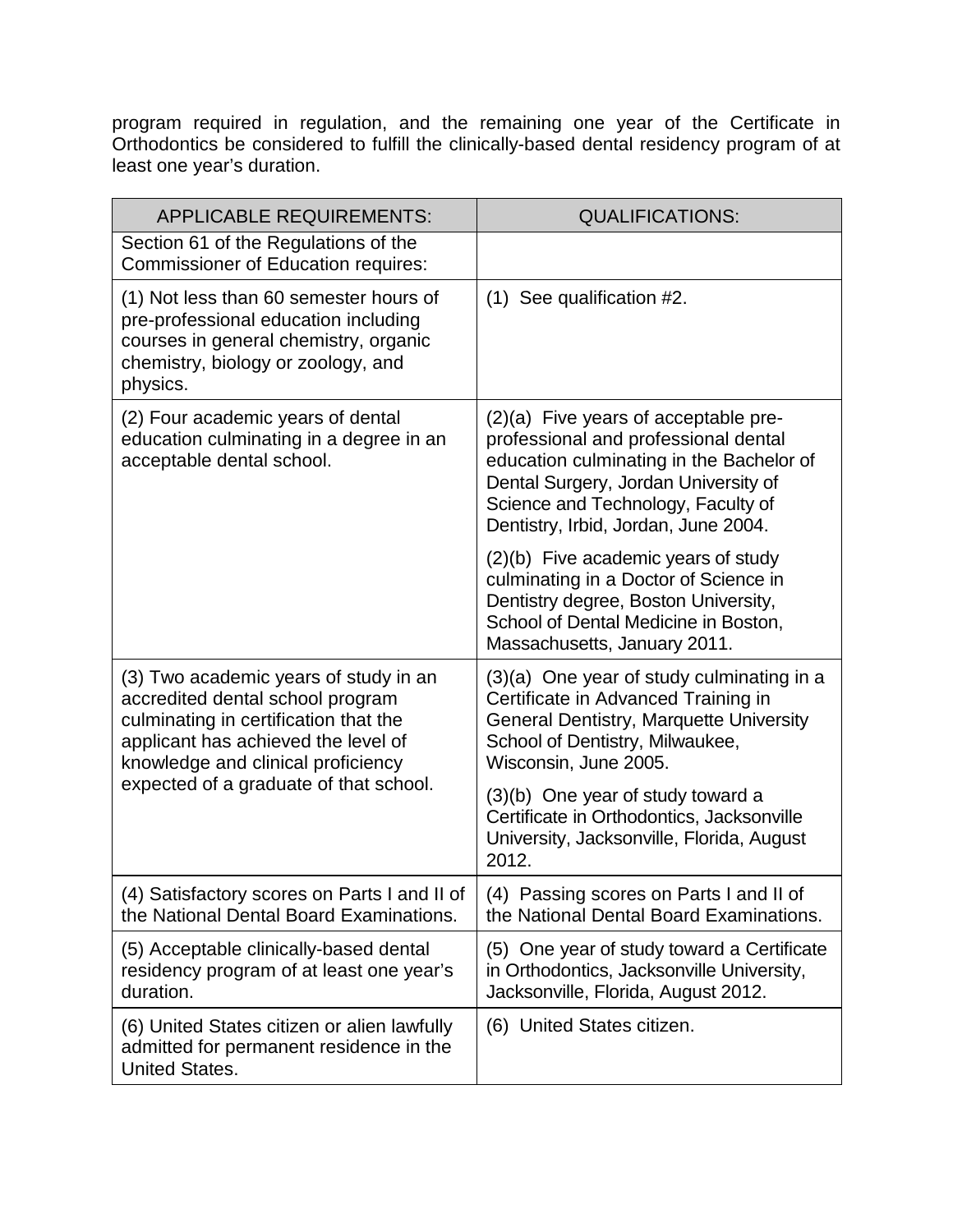| (7) Evidence of the required course in the $\mid$ (7) Completed required course in the<br>identification and reporting of child abuse | identification and reporting of child abuse |
|---------------------------------------------------------------------------------------------------------------------------------------|---------------------------------------------|
| and maltreatment.                                                                                                                     | and maltreatment.                           |

RECOMMENDATION: The Committee on the Professions, in concurrence with the Executive Secretary of the State Board for Dentistry, recommends that the applicant's pre-professional and professional education requirements be considered fulfilled.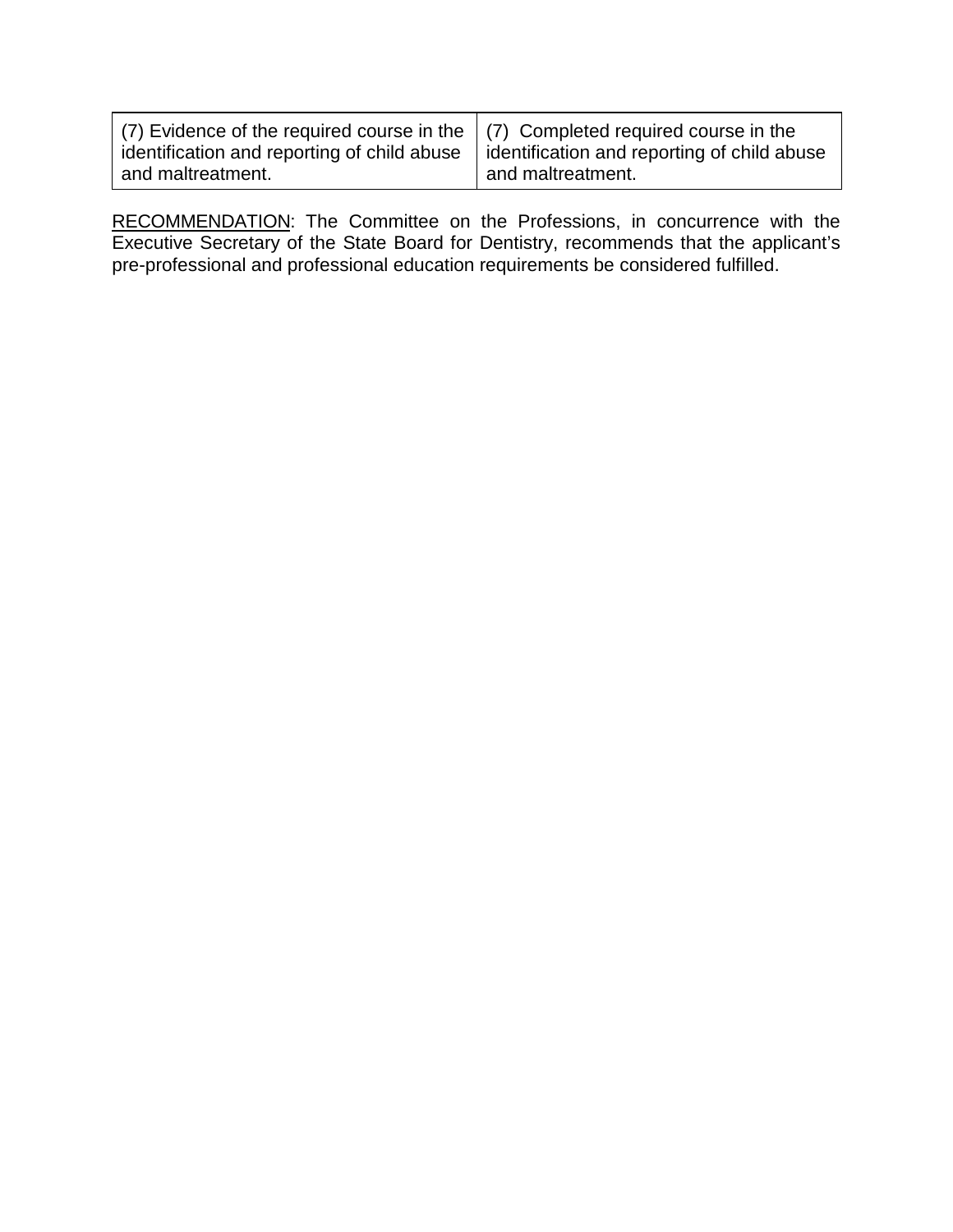#### **DENTISTRY**

13-02-50 Jessica Sugajara Rochester, NY

(Universidad Peruana Cayetano Heredia, Lima, Peru, Bachelor in Dentistry, April 2002)

Petition for: Acceptance of education.

Statement of Problem: Regulations of the Commissioner require an applicant for licensure in dentistry to complete an acceptable pre-professional education program of at least two years in length (including courses in general chemistry, organic chemistry, biology or zoology, and physics) and an acceptable professional dental education program of at least four years in length, for a total of six years of pre-professional and professional education. Dr. Sugajara completed a five-year combined pre-professional and professional dental education program at Universidad Peruana Cayetano Heredia in Lima, Peru. Therefore, she lacks one year of education which is in the preprofessional area.

Following dental school, Dr. Sugajara was an Undergraduate Research student in Fixed Prosthodontics from August 2002 through February 2003 and completed a one year Technical Training Course in Prosthetic Dentistry from July 2005 through June 2006 at Tohoku University Graduate School of Dentistry in Miyagi, Japan. Based on a review of Dr. Sugajara's advanced studies at Tohoku University, the State Board for Dentistry recommends that these studies be considered to fulfill the remaining one year of required pre-professional education.

Additionally, Dr. Sugajara did not complete the two academic years of study required in an accredited dental school program culminating in certification that the applicant has achieved the level of knowledge and clinical proficiency expected of a graduate of that school. Such study is required for applicants completing a program of dental education in an unregistered or unaccredited dental school. She enrolled in the two and a half year advanced program in general dentistry at the Eastman Institute for Oral Health of the University of Rochester and completed the program in June 2011. This program is acknowledged by the State Board for Dentistry as the substantial equivalent of the two-year program required in regulation.

| <b>APPLICABLE REQUIREMENTS:</b>                                                    | <b>QUALIFICATIONS:</b> |
|------------------------------------------------------------------------------------|------------------------|
| Section 61 of the Regulations of the<br><b>Commissioner of Education requires:</b> |                        |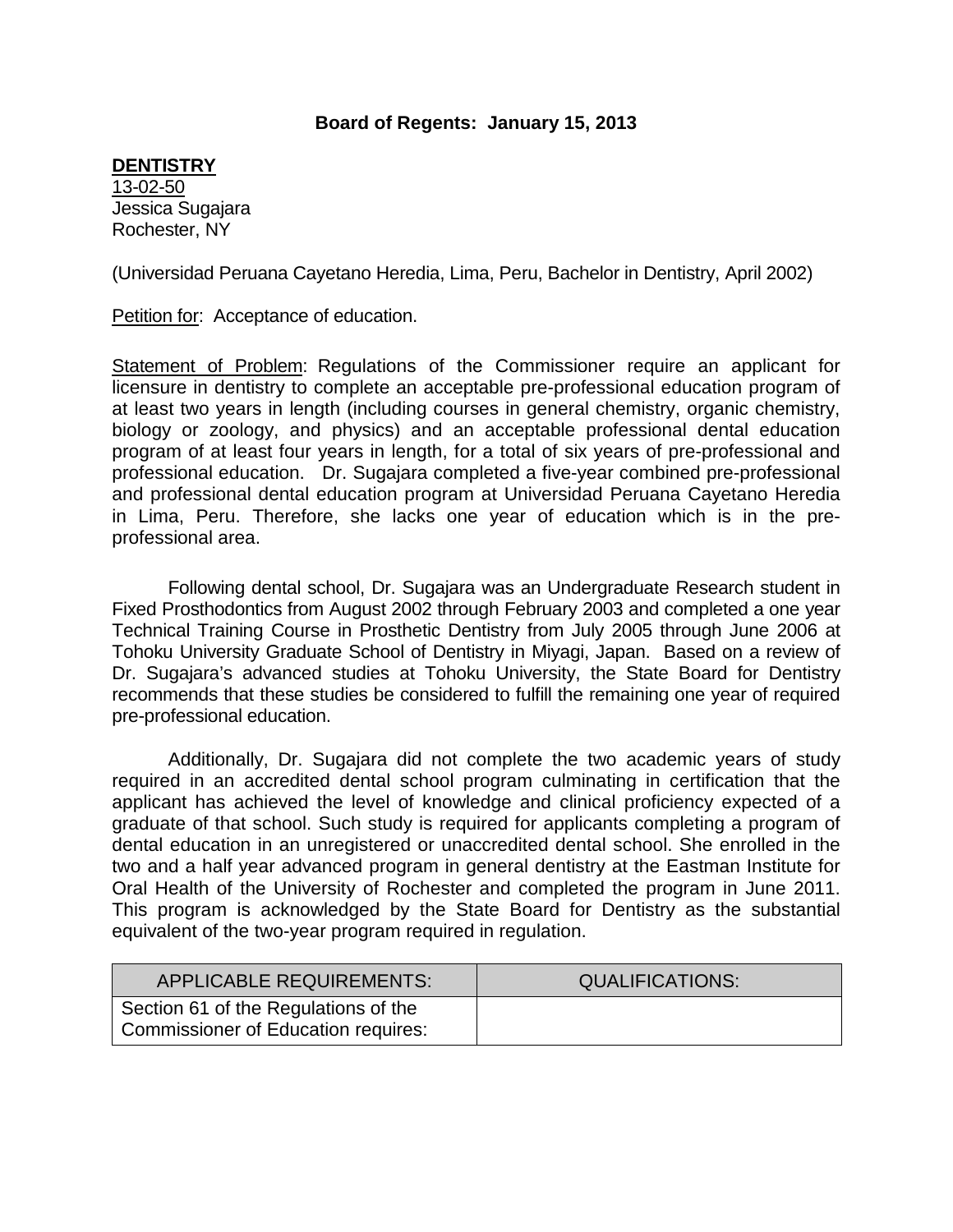| (1) Not less than 60 semester hours of<br>pre-professional education including<br>courses in general chemistry, organic<br>chemistry, biology or zoology, and<br>physics.                                                                 | $(1)$ See qualification #2.                                                                                                                                                                                            |
|-------------------------------------------------------------------------------------------------------------------------------------------------------------------------------------------------------------------------------------------|------------------------------------------------------------------------------------------------------------------------------------------------------------------------------------------------------------------------|
| (2) Four academic years of dental<br>education culminating in a degree in an<br>acceptable dental school.                                                                                                                                 | $(2)(a)$ Five years of acceptable pre-<br>professional and professional dental<br>education culminating in the degree of<br>Bachelor in Dentistry, Universidad<br>Peruana Cayetano Heredia, Lima, Peru,<br>April 2002. |
|                                                                                                                                                                                                                                           | (2)(b) Undergraduate Research student<br>in Fixed Prosthodontics, Tohoku<br>University School of Dentistry, Miyagi,<br>Japan, August 2002 through February<br>2003.                                                    |
|                                                                                                                                                                                                                                           | (2)(c) One year Technical Training<br><b>Course in Prosthetic Dentistry Tohoku</b><br>University Graduate School of Dentistry,<br>Miyagi, Japan, July 2005 through June<br>2006.                                       |
| (3) Two academic years of study in an<br>accredited dental school program<br>culminating in certification that the<br>applicant has achieved the level of<br>knowledge and clinical proficiency<br>expected of a graduate of that school. | (3) Two and a half year advanced<br>program in general dentistry at the<br>University of Rochester, Eastman Institute<br>for Oral Health, Rochester, New York,<br>completed June 2011.                                 |
| (4) Satisfactory scores on Parts I and II of<br>the National Dental Board Examinations.                                                                                                                                                   | (4) Passing scores on Parts I and II of<br>the National Dental Board Examinations.                                                                                                                                     |
| (5) Acceptable clinically-based dental<br>residency program of at least one year's<br>duration.                                                                                                                                           |                                                                                                                                                                                                                        |
| (6) United States citizen or alien lawfully<br>admitted for permanent residence in the<br><b>United States.</b>                                                                                                                           |                                                                                                                                                                                                                        |
| (7) Evidence of the required course in the<br>identification and reporting of child abuse<br>and maltreatment.                                                                                                                            | (7) Completed required course in the<br>identification and reporting of child abuse<br>and maltreatment.                                                                                                               |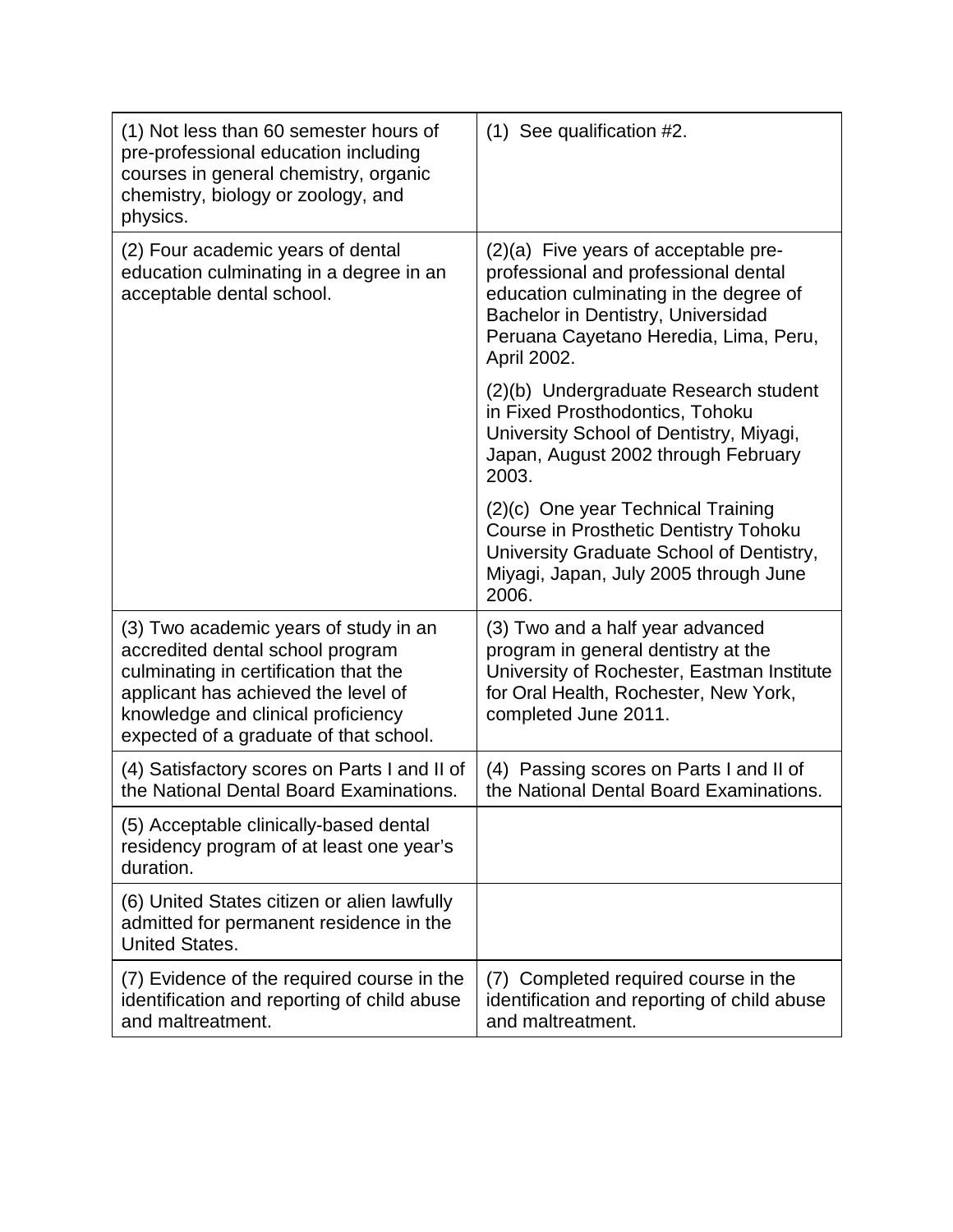RECOMMENDATION: The Committee on the Professions, in concurrence with the Executive Secretary of the State Board for Dentistry, recommends that the applicant's pre-professional and professional education requirements be considered fulfilled.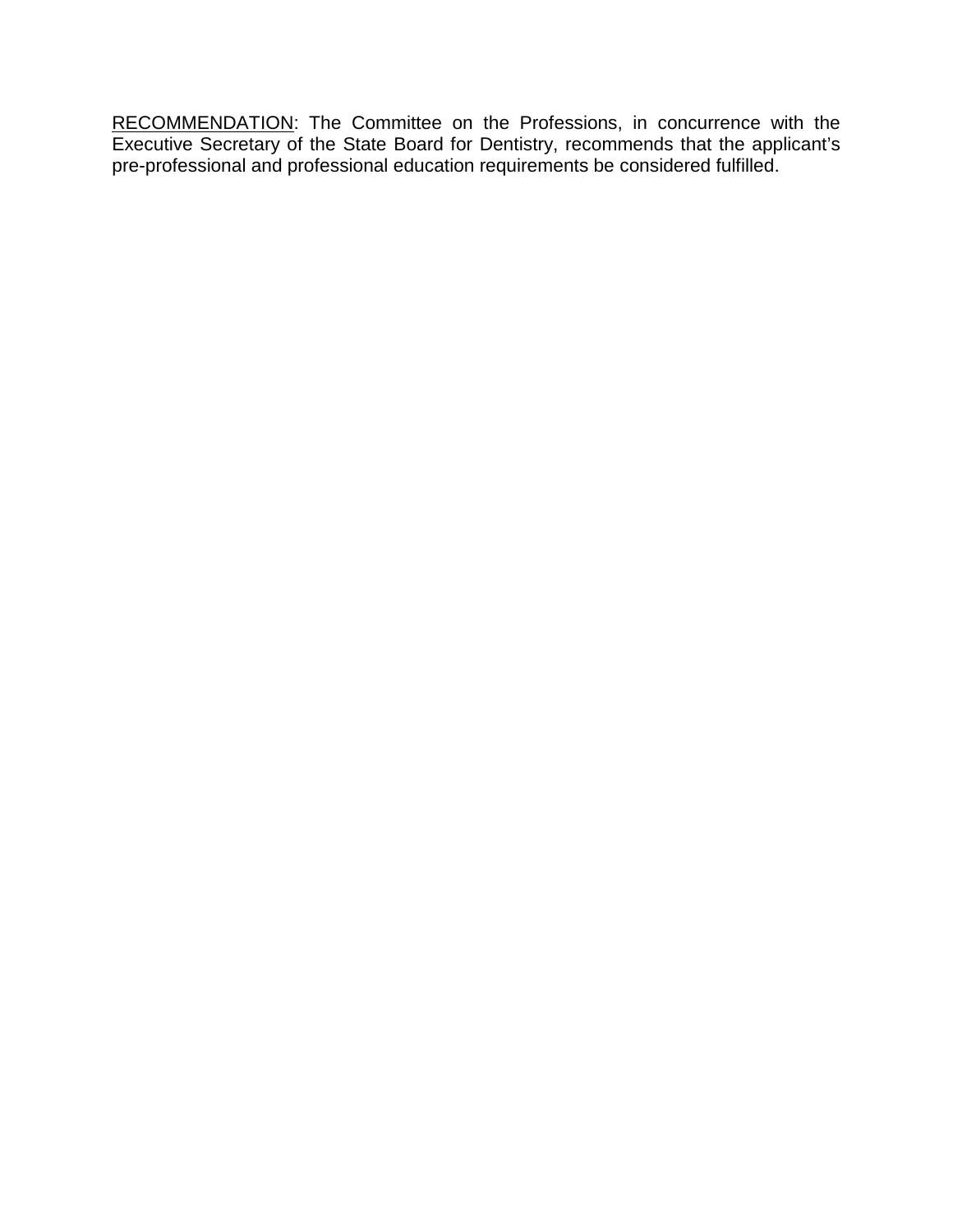#### **MEDICINE**

13-01-60 David Borel Topeka, Kansas 66614

(University of Kansas, Lawrence, Kansas, Doctor of Medicine, May 1971)

Petition for: Acceptance of an American Board of Specialties Certification in lieu of the clinical competency part of the New York State medical licensing examination.

Statement of Problem: Section 60.4 of the Regulations of the Commissioner allows an applicant for medical licensure to fulfill the New York State medical licensing examination requirement by passing all parts of a licensing examination of another state given prior to January 1, 1972 that was satisfactory to the New York State Board for Medicine.

Dr. Borel received his first medical license in Kansas in July 1972. This license was based on Dr. Borel passing the National Board of Medical Examiners (NBME) Part I in June 1969 and the Kansas state-constructed examination in June 1971. However, the Kansas state-constructed examination is only partially endorsable, and applicants must also pass the clinical competency part of the New York State licensing exam to meet the full examination requirement.

Dr. Borel completed four years of the Accreditation Council on Graduate Medical Education (ACGME) accredited Pathology training from July 1971 through June 1975 at the University of Kansas Medical Center in Kansas City, Kansas. He became certified in Anatomic and Clinical Pathology by the American Board of Pathology (ABP) in May 1975.

Department staff recommends that the Certification by the ABP be accepted to fulfill the clinical competency part of the New York State licensing examination requirement.

| <b>APPLICABLE REQUIREMENTS:</b>                                                                                | <b>QUALIFICATIONS:</b>                                                                                                                                            |
|----------------------------------------------------------------------------------------------------------------|-------------------------------------------------------------------------------------------------------------------------------------------------------------------|
| Commissioner's Regulations, Part 60,<br>require:                                                               |                                                                                                                                                                   |
| (1) Six years of postsecondary<br>education, including a medical<br>education at least 32 months in<br>length. | (1)(a) University of Kansas, Lawrence,<br>Kansas, Bachelor of Arts, June 1967.<br>(1)(b) University of Kansas, Lawrence,<br>Kansas, Doctor of Medicine, May 1971. |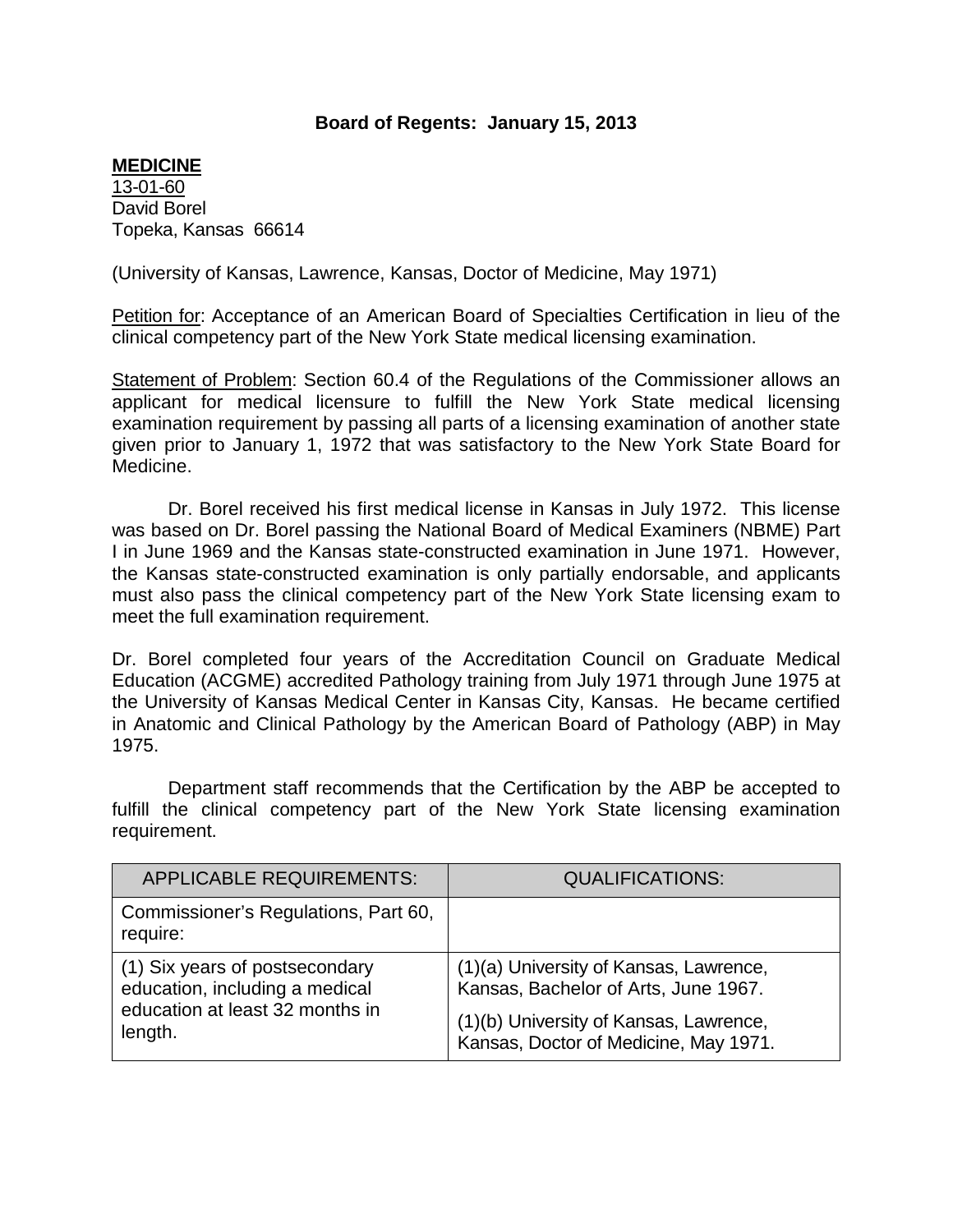| (2) One year of accredited<br>postgraduate hospital training.                                                  | (2) Four years of accredited postgraduate<br>training in pathology from July 1971 through<br>June 1975, University of Kansas Medical<br>Center, Kansas City, Kansas. |
|----------------------------------------------------------------------------------------------------------------|----------------------------------------------------------------------------------------------------------------------------------------------------------------------|
| (3) Appropriate medical license or<br>certificate.                                                             | (3) Kansas medical license, July 1972.                                                                                                                               |
| (4) Acceptable scores on a licensing<br>examination in accordance with<br>Section 60.4.                        | (4)(a) NBME Part I, June 1969                                                                                                                                        |
|                                                                                                                | (4)(b) Kansas state-constructed examination,<br>April 1968.                                                                                                          |
|                                                                                                                | (4)(c) Diplomate of the American Board of<br>Pathology certified in Anatomic Pathology and<br>Clinical Pathology, May 1975.                                          |
| (5) Not less than two years of<br>satisfactory experience.                                                     | (5) More than 28 years of satisfactory<br>experience.                                                                                                                |
| (6) United States citizen or alien<br>lawfully admitted for permanent<br>resident status in the United States. | (6) United States citizen.                                                                                                                                           |
| (7) Evidence of good moral character.                                                                          | (7) Good moral character.                                                                                                                                            |
| (8) Evidence of the required course in<br>the identification and reporting of child<br>abuse and maltreatment. | (8) Certificate of exemption.                                                                                                                                        |

RECOMMENDATION: The Committee on the Professions, in concurrence with the Executive Secretary of the State Board for Medicine, recommends that the applicant's Certification by the American Board be accepted to fulfill the clinical competency part of the New York State licensing examination.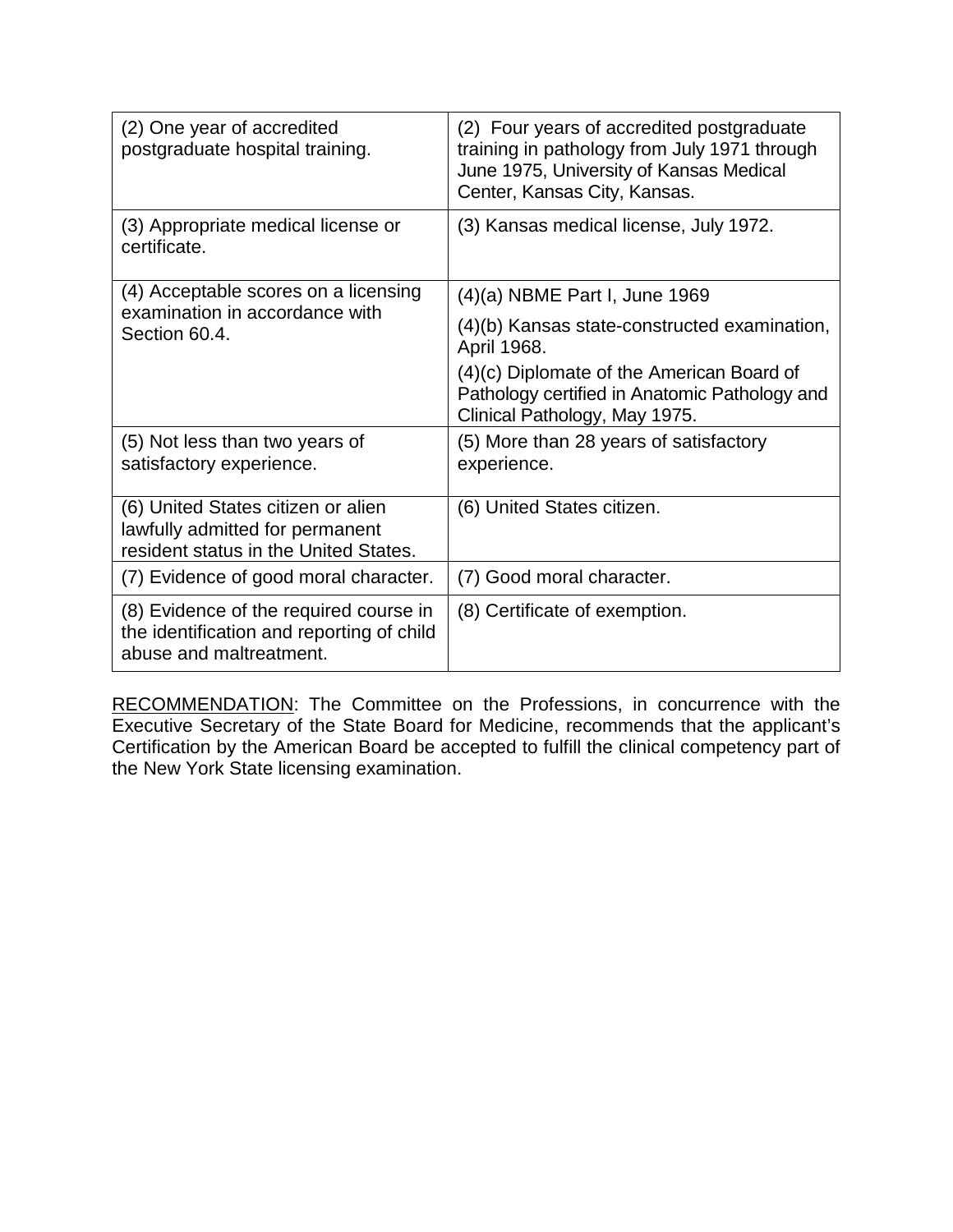#### **MEDICINE**

Petition for: Conferral of the degree Doctor of Medicine (M.D.) pursuant to Section 6529 of the Education Law.

Summary Statement: The petitioners listed below are all graduates of foreign medical schools who have been licensed in New York.

The applicable requirements of Section 3.57 of the Rules of the Board of Regents require completion of a medical education program in a foreign medical school satisfactory to the Department which does not grant the degree Doctor of Medicine (M.D.), and in which the philosophy and curriculum were equivalent, as determined by the Department in accordance with the policy of the Board of Regents, to those in programs leading to the degree Doctor of Medicine (M.D.) at medical schools in the United States satisfactory to, or registered by, the Board of Regents and the Department. Secondly, petitioners must have licensure to practice medicine in New York State in accordance with provisions of Section 6524 or 6528 of the Education Law or their equivalent as determined by the Board of Regents pursuant to their authority under Section 6506 of the Education Law.

| <b>NAME OF PETITIONER</b> | <b>QUALIFICATIONS</b>                    |
|---------------------------|------------------------------------------|
| 13-01-60C                 | (1) Andhra Medical College, Vijawada,    |
| Amala Chirumamilla        | India, Bachelor of Medicine, Bachelor    |
| West Nyack, NY 10994      | of Surgery, 4/10/03.                     |
|                           | (2) License #245679, issued on 8/15/07.  |
| 13-02-60C                 | (1) Mahadevappa Rampure Medical          |
| Vasu Chirumamilla         | Center, Gulbarga, India, Bachelor of     |
| West Nyack, NY 10994      | Medicine, Bachelor of Surgery,           |
|                           | 1/16/99.                                 |
|                           | (2) License #267016, issued on 10/3/12.  |
| 13-03-60C                 | (1) Jawaharlal Nehru Medical College,    |
| Deepak Desai              | Karnataka, India, Bachelor of Medicine,  |
| Northport, NY 11768       | Bachelor of Surgery, 3/6/93.             |
|                           | (2) License #235224, issued on 2/15/05.  |
| 13-04-60C                 | (1) Nishtar Medical, Multan, Pakistan,   |
| Aamer Farooq              | Bachelor of Medicine, Bachelor of        |
| <b>Buffalo, NY 14228</b>  | Surgery, 12/20/03.                       |
|                           | (2) License #267621, issued on 11/15/12. |
| 13-05-60C                 | (1) Kempegowda Institute of Medical      |
| Gayathri Gara             | Science, Bangalore, India, Bachelor of   |
| Staten Island, Ny 10305   | Medicine, Bachelor of Surgery,           |
|                           | 4/24/89.                                 |
|                           | (2) License #249019 issued on 6/10/08.   |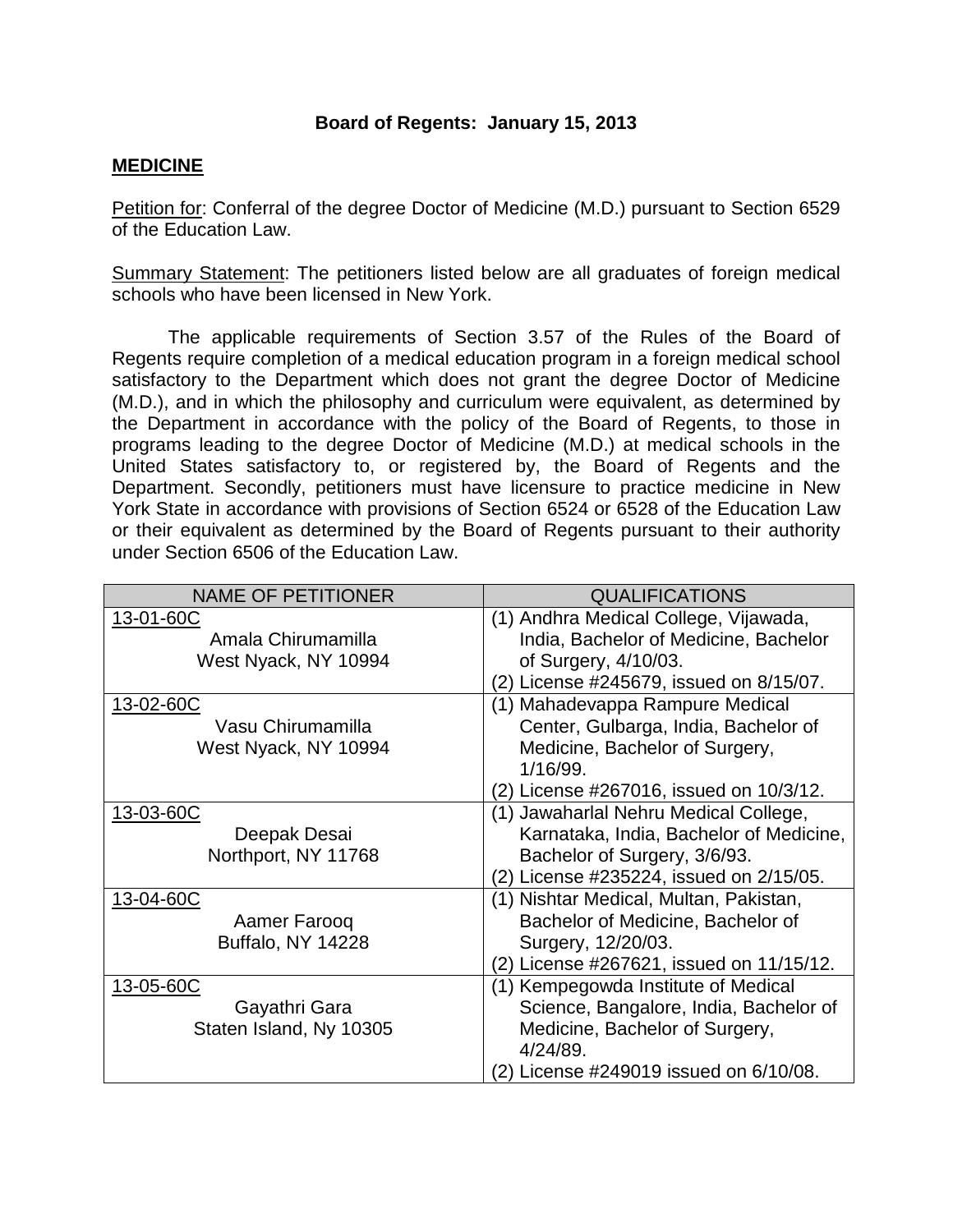| 13-06-60C                  | (1) King Edward Medical College, Lahore,  |
|----------------------------|-------------------------------------------|
| <b>Muhammad Ghazi</b>      | Pakistan, Bachelor of Medicine,           |
| Cheektowaga, NY 14227      | Bachelor of Surgery, 1/17/05.             |
|                            | (2) License #266408, issued on 8/22/12.   |
| 13-07-60C                  | (1) Kilpauk Medical College, Chennai,     |
| Antony Innasimuthu         | India, Bachelor of Medicine, Bachelor     |
| Brooklyn, NY 11209         | of Surgery, 5/3/02.                       |
|                            | (2) License #267560, issued on 11/9/12.   |
| 13-08-60C                  | (1) Osmania Medical College, Hyderabad,   |
| Gulam Khan                 | India, Bachelor of Medicine, Bachelor     |
| <b>Roslyl, NY 11576</b>    | of Surgery, 5/13/83.                      |
|                            | (2) License #228737, issued on 6/11/03.   |
| 13-09-60C                  | (1) Christian Medical College, Punjab,    |
| <b>Manish Kumar</b>        |                                           |
|                            | India, Bachelor of Medicine, Bachelor     |
| Queens Village, NY 11427   | of Surgery, 3/10/99.                      |
|                            | (2) License #265895, issued on 7/7/12.    |
| 13-10-60C                  | (1) Guangzhou Medical College,            |
| Yi Li                      | Guangzhou, People's Republic of           |
| <b>Bronx, NY 10461</b>     | China, Bachelor of Medicine, 12/1/82.     |
|                            | (2) License #253071, issued on 5/11/09.   |
| 13-11-60C                  | (1) Sindh Medical College, Karachi,       |
| Jaffer Mobeen              | Pakistan Bachelor of Medicine,            |
| Massapequa, NY 11758       | Bachelor of Surgery, 12/19/90.            |
|                            | (2) License #256414, issued on 3/5/10.    |
| 13-12-60C                  | (1) Autonomous University of Guadalajara, |
| Ana Roca Mattei            | Guadalajara, Mexico, Physician &          |
| Bayamon, PR 00956          | surgeon, 6/13/03.                         |
|                            | (2) License #266474, issued on 8/29/12.   |
| 13-13-60C                  | (1) Armed Forces Medical College, Pune,   |
| Kalyan Shastri             | India, Bachelor of Medicine, Bachelor     |
| Amherst, NY 14228          | of Surgery, 12/23/99.                     |
|                            | (2) License #267346, issued on 10/29/12.  |
| 13-14-60C                  | (1) Government Medical College, Jammu,    |
| Indra Singh                | India, Bachelor of Medicine, Bachelor     |
| Schenectady, NY 12303      | of Surgery, 2/16/89.                      |
|                            |                                           |
|                            | (2) License #238692, issued on 1/13/06.   |
| 13-15-60C                  | (1) Government Medical College, Jammu,    |
| <b>Sumeet Smotra</b>       | India, Bachelor of Medicine, Bachelor     |
| Middletown, NY 10941       | of Surgery, 7/3/02.                       |
|                            | (2) License #267495, issued on 11/7/12.   |
| 13-16-60C                  | (1) Peruvian University Cayetano, Lima,   |
| Diogenes Valderrama Torres | Peru, Physician & Surgeon, 3/8/06.        |
| Middletown, NY 10941       | (2) License #004082, issued on 6/20/12.   |